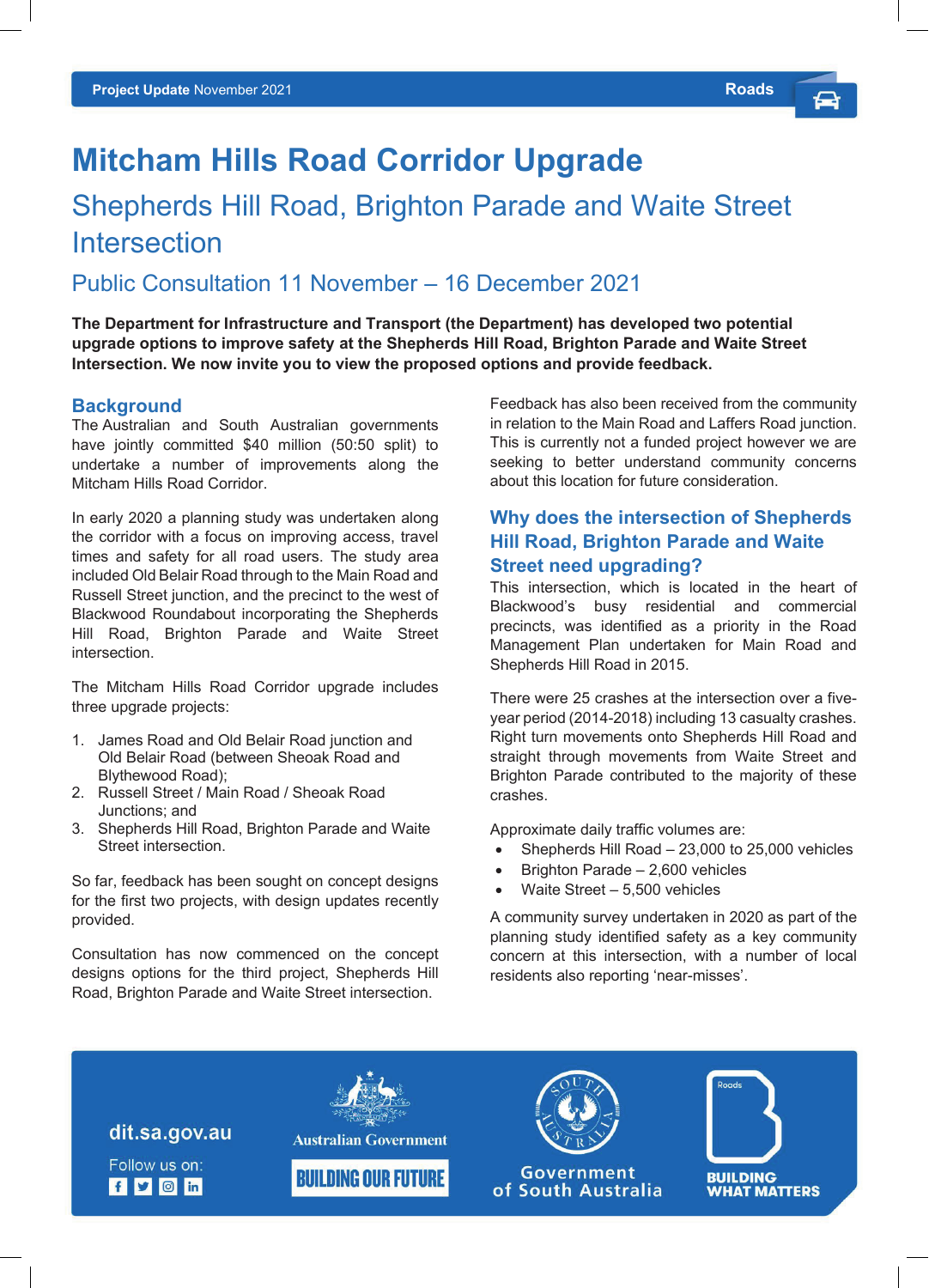Other issues raised by the community included:

- the need for safe crossings and access for people walking and cycling;
- concern about traffic delays and travel times at the intersection; and
- the importance of access to local streets and businesses.

Initial community suggestions about how to improve this intersection included banning right turns, adding traffic signals or adding a roundabout.

#### **What upgrade options were considered?**

Three key intersection upgrade options were investigated at this location:

- Option 1: Movement Restrictions
- Option 2: Traffic Signals
- Option 3: Roundabout (not preferred)

Concept designs for options 1 and 2 have been developed and the Department is now seeking feedback on these designs.

While Option 3 (installation of a roundabout) would address some safety concerns, it is not a preferred option due to the impact it would have on private land, utility services, access and safety for people walking and cycling, and property and business access. Further information about each option is detailed below.

#### **Option 1: Movement Restriction**

Option 1 (Movement Restriction) would prevent right turn and straight through movements from both Brighton Parade and Waite Street. These movements currently make up only 2.4% of the total movements at the junction but contribute to the majority of crashes at the intersection.

This option would:

- improve safety at the intersection by removing the lowest demand/highest risk movements;
- reduce delays for left turning traffic from Waite Street and Brighton Parade;
- improve access for people walking with the installation of an un-signalised pedestrian refuge in the median on Shepherds Hill Road to the west of the intersection;
- maintain existing access for people who cycle; and
- be implemented in a short timeframe and with minimal disruption.

This option would also:

require right turn and through traffic from Waite Street and Brighton Parade (typically 580 vehicles per day between 7am and 7pm) to choose alternative routes, most likely via Woodleigh Road, Gladstone Road, Main Road and Melton Road.

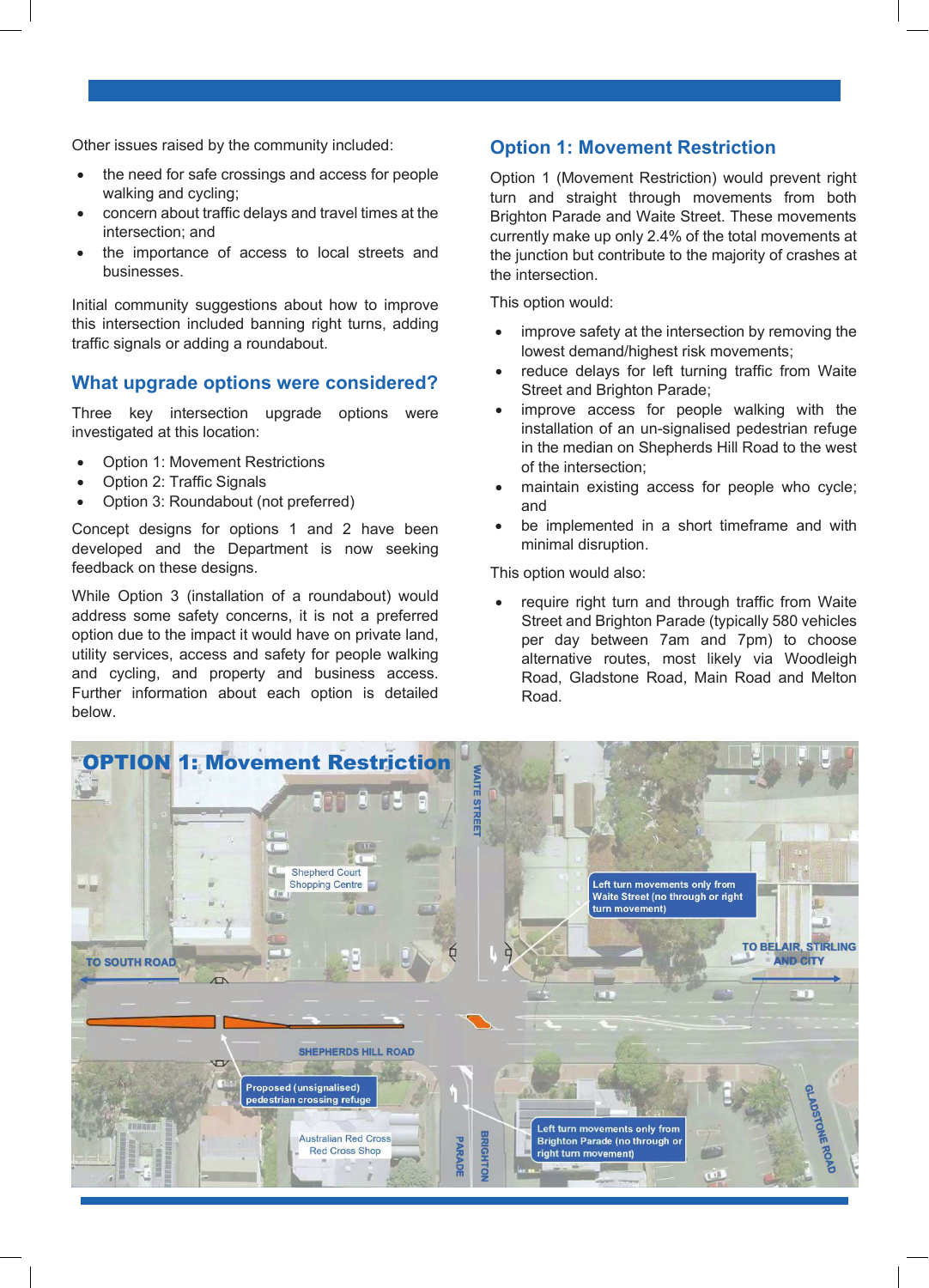# **Option 2: Traffic Signals**

Option 2 (Traffic Signals) would involve the installation of traffic signals and extension of the right turn lane on Shepherds Hill Road from the western approach. Brighton Parade would have a dedicated right turn lane as well as a shared through and left turn lane. Signalised pedestrian crossings would be provided on all four approaches to the intersection and bike lanes would be installed on Shepherds Hill Road.

This option would:

- improve traffic safety at the intersection for all users;
- maintain all traffic movements at the intersection including right hand turns (right hand turn arrows will be provided for right turns from Shepherds Hill Road whereas right turn movements from Brighton Parade and Waite Street will be allowed by filtering through opposing through movements);
- improve access for people walking by installing pedestrian crossings on all four approaches of the intersection; and
- improve access and safety along Shepherds Hill Road for people cycling by extending the bike lanes.

This option would also:

- slightly increase average travel time through the intersection;
- potentially increase queuing on Brighton Parade and Waite Street due to the attraction of the traffic lights (this may encourage some left turning traffic, from Brighton Parade in particular, to choose alternatives route such as Woodleigh Road, Sherbourne Road or Gladstone Road);
- take longer to construct and cause more disruption than Option 1 (although work impacts would be minimised where possible); and
- require the marginal widening of Shepherds Hill Road and Brighton Parade which would likely result in the removal of some existing road side vegetation, removal of the on-street parking on the western side of Brighton Parade near the intersection (the parking on the eastern side would be retained), and some minor impacts within private property boundaries.